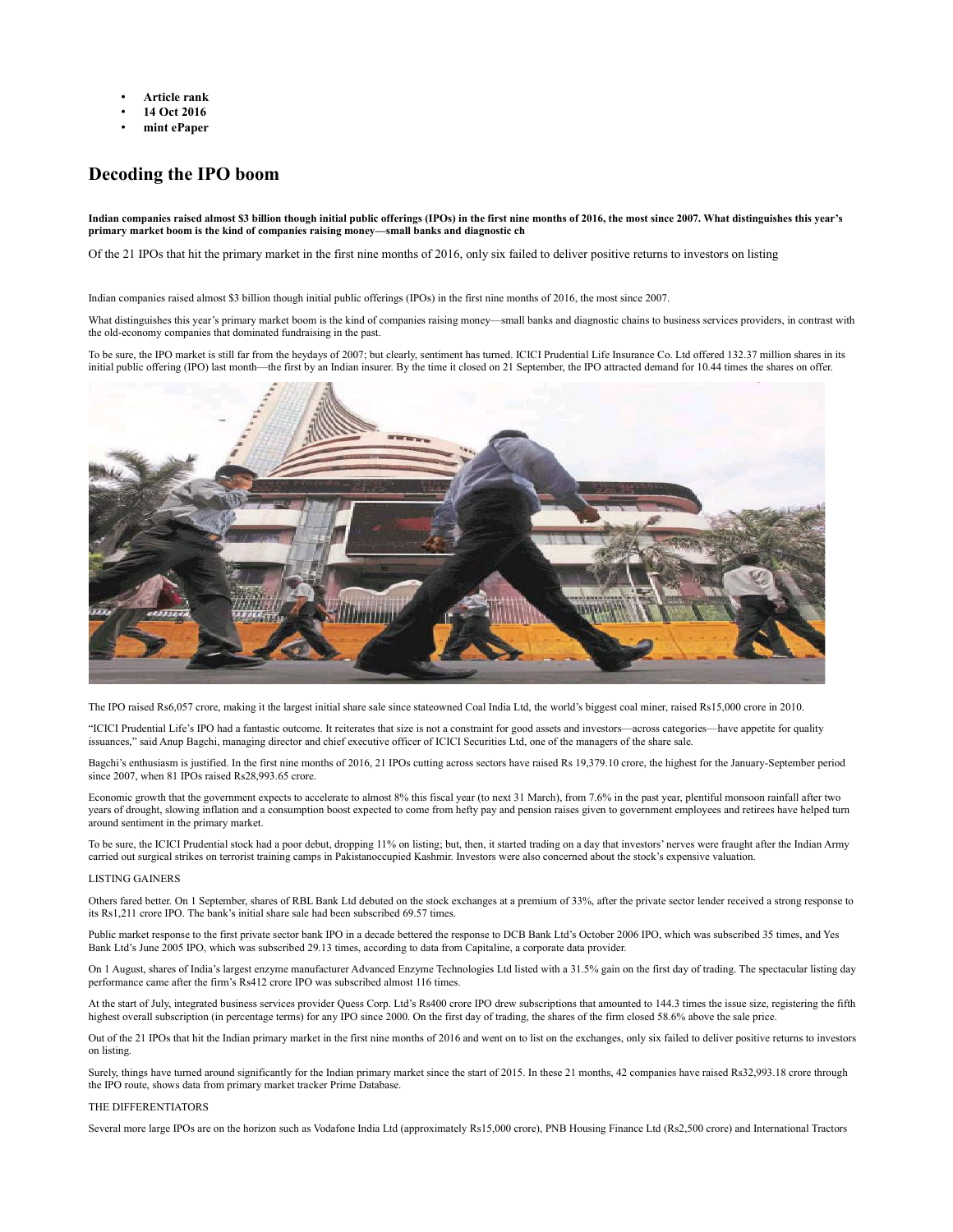Ltd (approximately Rs2,000 crore).

In the first nine months of last year, 15 companies raised a collective Rs6,346.01 crore; in 2014, four raised Rs850.51 crore.

To be sure, the IPO market is still far from the heydays of 2007; but, clearly, sentiment has turned.

Stakeholders say there are several key differences in the bull run that India is witnessing this year and the ones in 2007 or in 2010. The quality of the companies that are approaching the market and their different business models are a major attraction, they say.

The fact that most of these companies have dealt with outside institutional capital in the form of private equity (PE) investors is another clear differentiator from the kind of companies one saw in the earlier IPO bull runs.

"From a quality standpoint and an investor perspective, this IPO run is perhaps the best," said V. Jayasankar, senior executive director and head (equity capital markets) at investment banking firm Kotak Mahindra Capital Co. Ltd.

The companies India is seeing come to the market to raise money have an enviable management track record of delivering performance, strong growth, sizeable margins and generating cash, and all these are capital-efficient companies with a good return on equity, he said.

# THE PE ADVANTAGE

The quality of the companies and the rush of IPOs, both can be attributed to the fact that almost 90% of these companies are backed by PE.

That an outside investor has validated the company is a comforting factor for public market investors. With companies backed by PE investors, there is a comfort among retail investors that the company and its promoters have had a history of dealing with outside capital and that corporate governance, the board and the overall corporate culture is more robust.

Such factors make a PE-backed company more attractive for investors, say experts.

And, given that PE investors have limited investment periods, the opening up of the primary markets in the last 18 months has resulted in several of them bringing their portfolio companies to the market.

"Whenever there is an economic upturn, we see high-quality companies coming up with IPOs. This time down the line, too, we are seeing that happen. What sets things apart this time is that most companies are backed by private equity and so, they are all dressed up with perfect financials and presentation to hit the market," said markets veteran Raamdeo Agrawal, joint managing director of Motilal Oswal Financial Services Ltd.

Another significant way in which the current IPO run is different from the previous ones is the differentiated stories that companies are bringing to the market.

"The IPO market is no longer a sector market, it's a stock market," said Nilesh Shah, managing director of Kotak Mahindra Asset Management Co. Ltd, a major domestic institutional investor. The asset management firm has invested in several IPOs in the last 18 months such as Inox Wind Ltd, UFO Moviez India Ltd and PNC Infratech Ltd.

#### GIVING INVESTORS NEW OPTIONS

There are companies coming from sectors that are not necessarily from among the key sectors of the market, Shah said.

"We are seeing hospitals and manpower consulting firms hitting the market with IPOs. The secondary market does not have options like these," he added.

In the last 18 months, the IPO market has given investors the opportunity to invest in companies such as India's largest coffee chain Coffee Day Enterprises Ltd, fruit beverage maker Manpasand Beverage Ltd, diagnostics chains Dr Lal Pathlabs Ltd and Thyro care Technologies Ltd, staffing and business services firms such as Team Lease Services Ltd and Quess Corp. and small finance banks such as Equitas Holdings Ltd and Ujjivan Financial Services Ltd as well as entertainment park Adlabs Entertainment Ltd, among several other under-represented or entirely new growth stories.

This is in significant contrast to the IPO phases of the past such as the early 2000s when technology or software services companies were the rage or in the bull run leading up to the global financial meltdown in 2008, which was dominated by capital-intensive industries such as infrastructure, power and real estate.

"There is an inclination towards buying growth sectors which are not well represented in the market, which is why mutual funds are big anchor investors. Over a period of time, these stories will make good money for you, that is the rationale," said Shah of Kotak Mahindra Asset Management.

The assorted menu of companies that the primary market is serving investors is definitely a welcome change for large institutional investors, which are able to diversify their bets outside of the select stocks in the secondary market that they have been dealing in.

## NO VARIABLES TO WORRY ABOUT

"All the major mutual funds or FIIs (foreign institutional investors) are over-invested in the top 50 stocks. If you want to keep pumping more money, you can own more and more of the top 50, or you can diversify. And the IPO market has given them that diversity," said Jayasankar of Kotak Mahindra Capital.

When there is a scarcity of good paper in the secondary market, or there is a need to diversify, a strong pipeline of IPOs is always positive, he added.

It is not just the sectors from which these companies are coming from that differentiates the current IPO run. Even the reason why these companies are approaching the market is significantly different from the earlier periods. Companies are not seeking to raise large sums of money for capital expenditure (capex). In fact, a lot of companies have not raised any money for investing in their businesses. Most are raising money to provide an exit to existing investors.

And stock buyers are displaying appetite enough for these companies.

For example, when Mahanagar Gas Ltd went public in June, it did not raise a single rupee for investing in its business. Promoters of the company GAIL (India) Ltd and British Gas Plc sold a part of their stakes. The almost Rs1,250 crore offer for sale issue was subscribed 64 times.

Similarly, in December 2015, when pharma firm Alkem Laboratories Ltd hit the primary market with its IPO, where only the promoters of the company were selling their shares, the share sale was subscribed 44 times.

"This time around, even a pure secondary issue is accepted. In fact, those companies do much better. The market today understands that there are some investors that have been with the company that need to exit," said Ajay Saraf, executive director at investment bank ICICI Securities Ltd.

For investors, a company that doesn't need capital seems to be a good bet.

"When you raise primary capital, there are several variables that come into play such as where the capital will be invested and how will that play out. So, your return to the investor will also be linked to the primary capital that you put to use in the next 12-18 months," said Saraf.

### MACRO FACTORS AT PLAY

In contrast, in a predominantly secondary offering, the equation is much simpler.

"The company is growing and you are valuing it based on that growth and there is no extra variable that you have to worry about as an investment thesis," said Saraf.